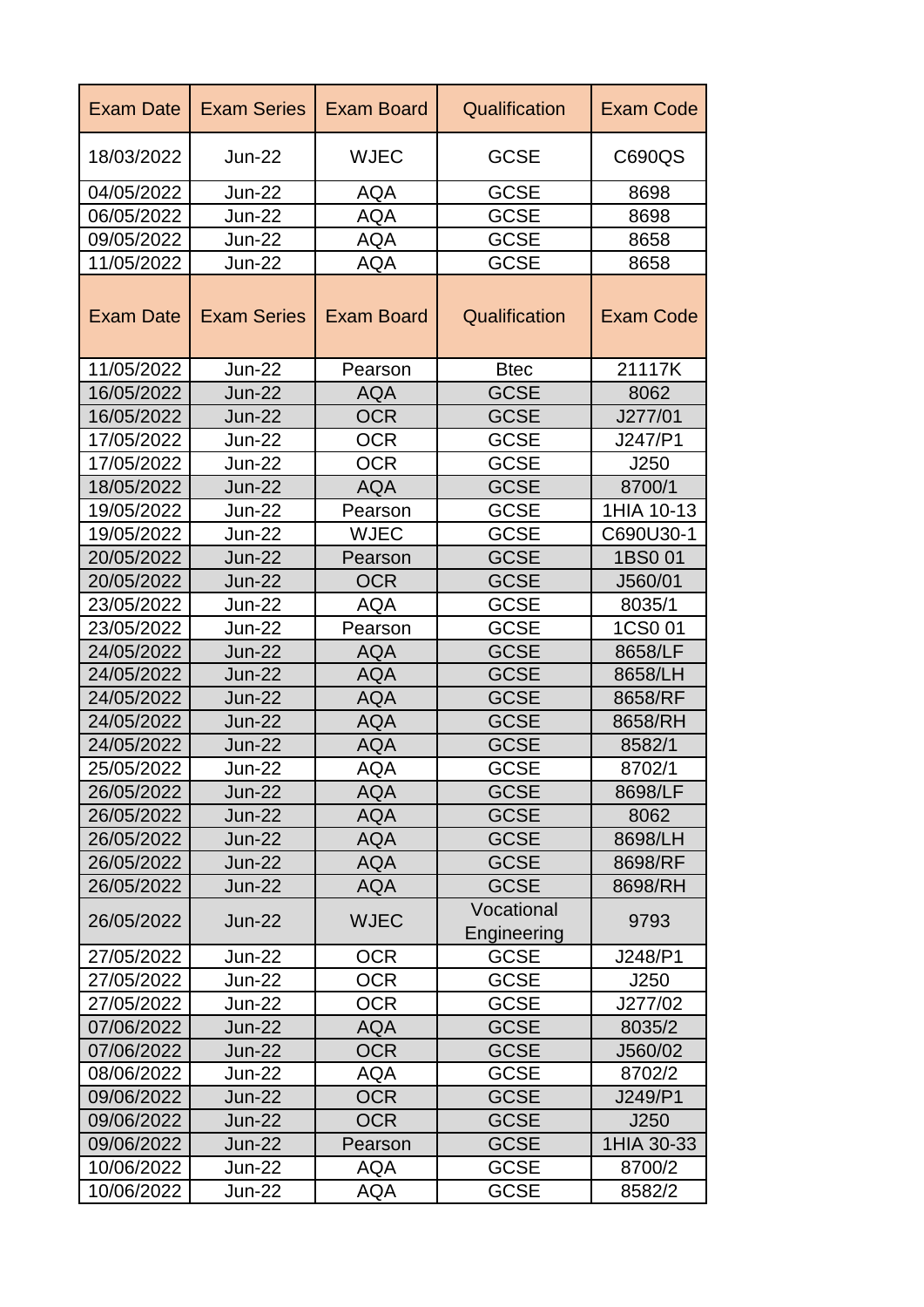| 13/06/2022<br><b>OCR</b><br><b>GCSE</b><br><b>Jun-22</b><br>J560/03<br>13/06/2022<br><b>GCSE</b><br>1BS0 02<br><b>Jun-22</b><br>Pearson<br>14/06/2022<br><b>Jun-22</b><br><b>GCSE</b><br>8035/3<br>AQA<br>14/06/2022<br><b>GCSE</b><br>1CS0 02<br><b>Jun-22</b><br>Pearson<br>15/06/2022<br><b>Jun-22</b><br><b>OCR</b><br><b>GCSE</b><br>J247/P2<br>15/06/2022<br><b>Jun-22</b><br><b>OCR</b><br><b>GCSE</b><br>J250<br>15/06/2022<br><b>Jun-22</b><br><b>OCR</b><br><b>GCSE</b><br>J310/01<br>16/06/2022<br><b>GCSE</b><br><b>Jun-22</b><br><b>AQA</b><br>8658/WF<br>16/06/2022<br><b>AQA</b><br><b>GCSE</b><br><b>Jun-22</b><br>8658/WH<br>16/06/2022<br><b>GCSE</b><br>1HIA B1-B4<br>$Jun-22$<br>Pearson<br>17/06/2022<br><b>GCSE</b><br><b>Jun-22</b><br>8698/WF<br>AQA<br>17/06/2022<br><b>Jun-22</b><br><b>AQA</b><br><b>GCSE</b><br>8698/WH<br>20/06/2022<br><b>GCSE</b><br><b>Jun-22</b><br><b>AQA</b><br>8585/W<br>20/06/2022<br><b>GCSE</b><br><b>Jun-22</b><br>OCR<br>J248/P2<br>20/06/2022<br><b>Jun-22</b><br><b>OCR</b><br><b>GCSE</b><br>J250<br>22/06/2022<br><b>Jun-22</b><br><b>GCSE</b><br>8852/W<br>AQA<br>22/06/2022<br><b>GCSE</b><br>8271/W<br><b>Jun-22</b><br>AQA<br>23/06/2022<br>OCR<br><b>GCSE</b><br>J249/P2<br><b>Jun-22</b> |            |               |     |             |      |
|-------------------------------------------------------------------------------------------------------------------------------------------------------------------------------------------------------------------------------------------------------------------------------------------------------------------------------------------------------------------------------------------------------------------------------------------------------------------------------------------------------------------------------------------------------------------------------------------------------------------------------------------------------------------------------------------------------------------------------------------------------------------------------------------------------------------------------------------------------------------------------------------------------------------------------------------------------------------------------------------------------------------------------------------------------------------------------------------------------------------------------------------------------------------------------------------------------------------------------------------------------------|------------|---------------|-----|-------------|------|
|                                                                                                                                                                                                                                                                                                                                                                                                                                                                                                                                                                                                                                                                                                                                                                                                                                                                                                                                                                                                                                                                                                                                                                                                                                                             |            |               |     |             |      |
|                                                                                                                                                                                                                                                                                                                                                                                                                                                                                                                                                                                                                                                                                                                                                                                                                                                                                                                                                                                                                                                                                                                                                                                                                                                             |            |               |     |             |      |
|                                                                                                                                                                                                                                                                                                                                                                                                                                                                                                                                                                                                                                                                                                                                                                                                                                                                                                                                                                                                                                                                                                                                                                                                                                                             |            |               |     |             |      |
|                                                                                                                                                                                                                                                                                                                                                                                                                                                                                                                                                                                                                                                                                                                                                                                                                                                                                                                                                                                                                                                                                                                                                                                                                                                             |            |               |     |             |      |
|                                                                                                                                                                                                                                                                                                                                                                                                                                                                                                                                                                                                                                                                                                                                                                                                                                                                                                                                                                                                                                                                                                                                                                                                                                                             |            |               |     |             |      |
|                                                                                                                                                                                                                                                                                                                                                                                                                                                                                                                                                                                                                                                                                                                                                                                                                                                                                                                                                                                                                                                                                                                                                                                                                                                             |            |               |     |             |      |
|                                                                                                                                                                                                                                                                                                                                                                                                                                                                                                                                                                                                                                                                                                                                                                                                                                                                                                                                                                                                                                                                                                                                                                                                                                                             |            |               |     |             |      |
|                                                                                                                                                                                                                                                                                                                                                                                                                                                                                                                                                                                                                                                                                                                                                                                                                                                                                                                                                                                                                                                                                                                                                                                                                                                             |            |               |     |             |      |
|                                                                                                                                                                                                                                                                                                                                                                                                                                                                                                                                                                                                                                                                                                                                                                                                                                                                                                                                                                                                                                                                                                                                                                                                                                                             |            |               |     |             |      |
|                                                                                                                                                                                                                                                                                                                                                                                                                                                                                                                                                                                                                                                                                                                                                                                                                                                                                                                                                                                                                                                                                                                                                                                                                                                             |            |               |     |             |      |
|                                                                                                                                                                                                                                                                                                                                                                                                                                                                                                                                                                                                                                                                                                                                                                                                                                                                                                                                                                                                                                                                                                                                                                                                                                                             |            |               |     |             |      |
|                                                                                                                                                                                                                                                                                                                                                                                                                                                                                                                                                                                                                                                                                                                                                                                                                                                                                                                                                                                                                                                                                                                                                                                                                                                             |            |               |     |             |      |
|                                                                                                                                                                                                                                                                                                                                                                                                                                                                                                                                                                                                                                                                                                                                                                                                                                                                                                                                                                                                                                                                                                                                                                                                                                                             |            |               |     |             |      |
|                                                                                                                                                                                                                                                                                                                                                                                                                                                                                                                                                                                                                                                                                                                                                                                                                                                                                                                                                                                                                                                                                                                                                                                                                                                             |            |               |     |             |      |
|                                                                                                                                                                                                                                                                                                                                                                                                                                                                                                                                                                                                                                                                                                                                                                                                                                                                                                                                                                                                                                                                                                                                                                                                                                                             |            |               |     |             |      |
|                                                                                                                                                                                                                                                                                                                                                                                                                                                                                                                                                                                                                                                                                                                                                                                                                                                                                                                                                                                                                                                                                                                                                                                                                                                             |            |               |     |             |      |
|                                                                                                                                                                                                                                                                                                                                                                                                                                                                                                                                                                                                                                                                                                                                                                                                                                                                                                                                                                                                                                                                                                                                                                                                                                                             |            |               |     |             |      |
|                                                                                                                                                                                                                                                                                                                                                                                                                                                                                                                                                                                                                                                                                                                                                                                                                                                                                                                                                                                                                                                                                                                                                                                                                                                             |            |               |     |             |      |
|                                                                                                                                                                                                                                                                                                                                                                                                                                                                                                                                                                                                                                                                                                                                                                                                                                                                                                                                                                                                                                                                                                                                                                                                                                                             | 23/06/2022 | <b>Jun-22</b> | OCR | <b>GCSE</b> | J250 |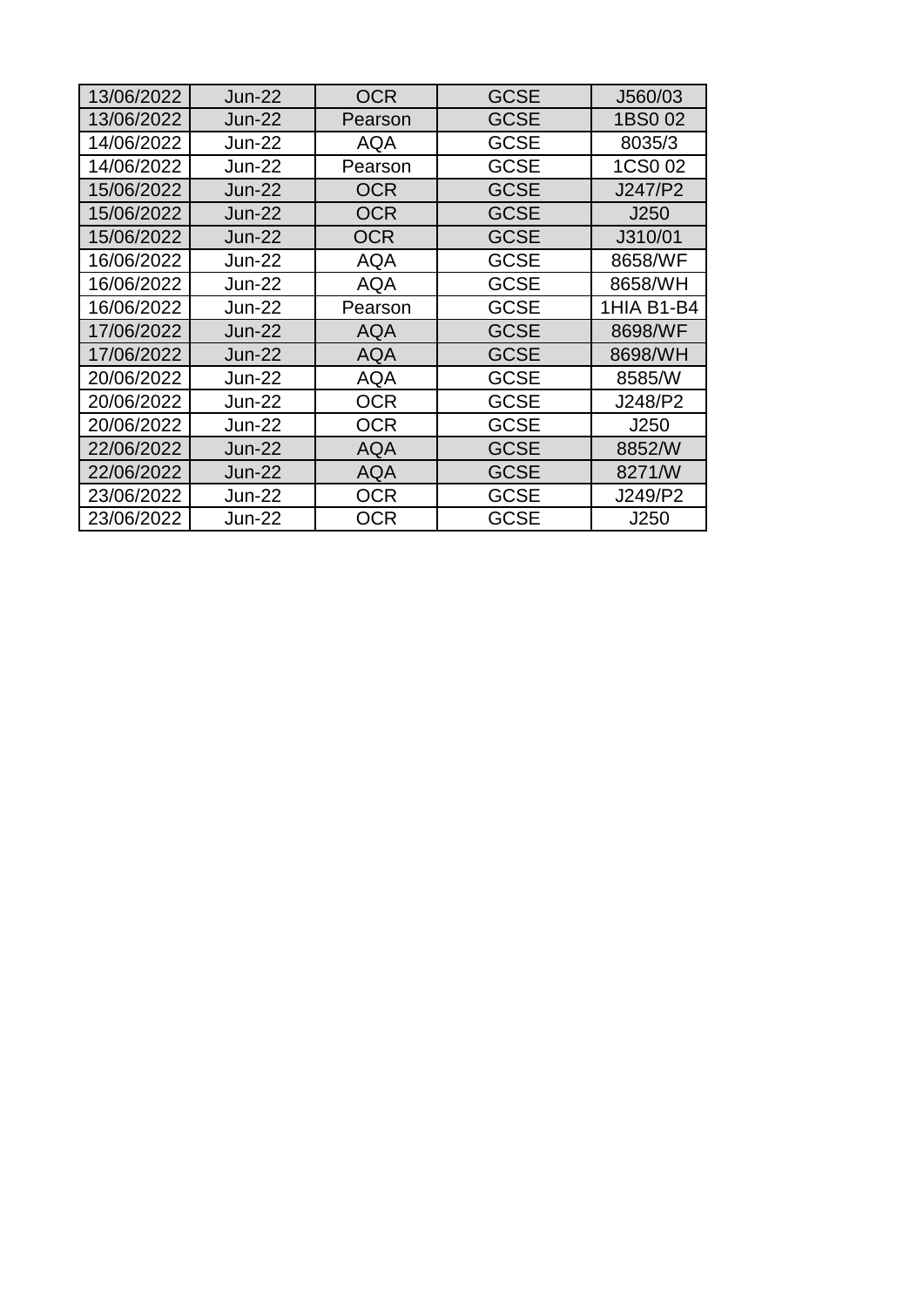| <b>Subject</b>             | <b>Title</b>                                      |  |
|----------------------------|---------------------------------------------------|--|
| Drama                      | Component 2                                       |  |
| Spanish                    | <b>Speaking Exams</b>                             |  |
| Spanish                    | <b>Speaking Exams</b>                             |  |
| French                     | <b>Speaking Exams</b>                             |  |
| French                     | <b>Speaking Exams</b>                             |  |
| <b>Subject</b>             | <b>Title</b>                                      |  |
| Health & Social care       | Component 3: H&SC                                 |  |
| <b>Religious Studies A</b> | Religious Studies A Paper 1                       |  |
| <b>Computer Science</b>    | <b>Computer systems</b>                           |  |
| <b>Biology</b>             | Paper 1                                           |  |
| <b>Combined Science</b>    | Paper 1 (Biology)                                 |  |
| English Language           | English Language Paper 1                          |  |
| <b>History</b>             | Paper 1: Thematic study and historic environment  |  |
| <b>Drama</b>               | Drama Component 3 (Eduqas)                        |  |
| <b>Business</b>            | Paper 1: Investigating Small Business             |  |
| <b>Mathematics</b>         | Paper 1                                           |  |
| Geography                  | Geography Paper 1                                 |  |
| <b>Citizenship Studies</b> | Paper 1                                           |  |
| French                     | French Paper 1                                    |  |
| French                     | French Paper 1                                    |  |
| French                     | French Paper 3                                    |  |
| French                     | French Paper 3                                    |  |
| <b>Physical Education</b>  | <b>Physical Education Paper 1</b>                 |  |
| <b>English Literature</b>  | English Literature Paper 1                        |  |
| Spanish                    | Spanish Paper 1                                   |  |
| Religious Studies A        | Religious Studies A Paper 2                       |  |
| Spanish                    | Spanish Paper 1                                   |  |
| Spanish                    | Spanish Paper 3                                   |  |
| Spanish                    | Spanish Paper 3                                   |  |
| Engineering                | Unit 3: Solving Engineering Problems              |  |
| Chemistry                  | Paper 1                                           |  |
| <b>Combined Science</b>    | Paper 1 (Chemistry)                               |  |
| <b>Computer Science</b>    | Computational thinking algorithms and programming |  |
| Geography                  | <b>Geography Paper 2</b>                          |  |
| <b>Mathematics</b>         | Paper <sub>2</sub>                                |  |
| <b>English Literature</b>  | <b>English Literature Paper 2</b>                 |  |
| <b>Physics</b>             | Paper 1                                           |  |
| <b>Combined Science</b>    | Paper 1 (Physics)                                 |  |
| <b>History</b>             | Paper 3: Modern depth study                       |  |
| English Language           | English Language Paper 2                          |  |
| <b>Physical Education</b>  | <b>Physical Education Paper 2</b>                 |  |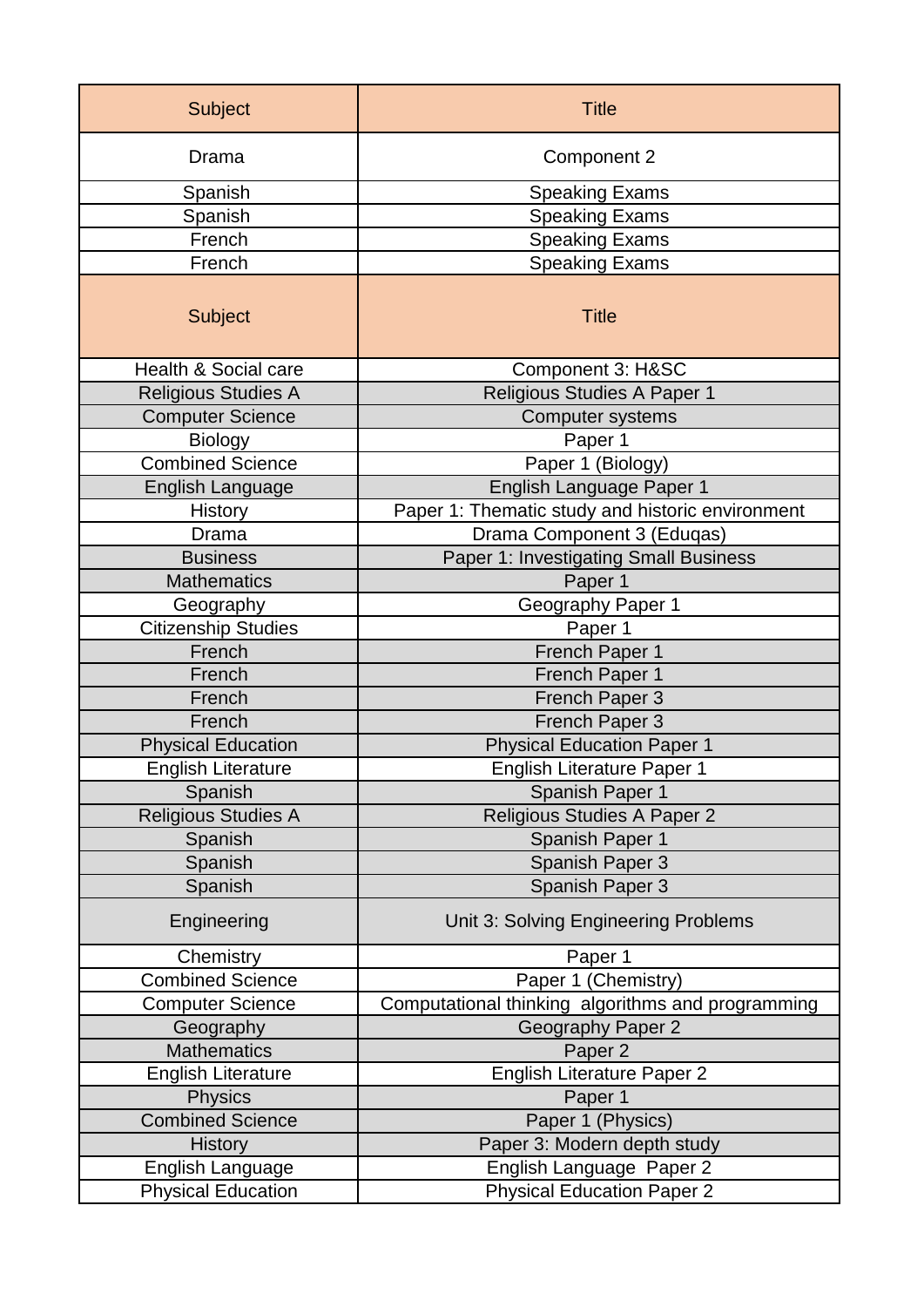| <b>Mathematics</b>             | Paper 3                             |
|--------------------------------|-------------------------------------|
| <b>Business</b>                | Paper 2: Building a Business        |
| Geography                      | Geography Paper 3                   |
| <b>Citizenship Studies</b>     | Paper 2                             |
| <b>Biology</b>                 | Paper <sub>2</sub>                  |
| <b>Combined Science</b>        | Paper 2 (Biology)                   |
| (Design and Technology)        | Principles of design and technology |
| French                         | French Paper 4                      |
| French                         | French Paper 4                      |
| History                        | Paper 2: British depth study        |
| Spanish                        | Spanish Paper 4                     |
| Spanish                        | Spanish Paper 4                     |
| Food preparation and nutrition | Food preparation and nutrition      |
| Chemistry                      | Paper <sub>2</sub>                  |
| <b>Combined Science</b>        | Paper 2 (Chemistry)                 |
| Engineering                    | Engineering                         |
| <b>Music</b>                   | <b>Music</b>                        |
| <b>Physics</b>                 | Paper <sub>2</sub>                  |
| <b>Combined Science</b>        | Paper 2 (Physics)                   |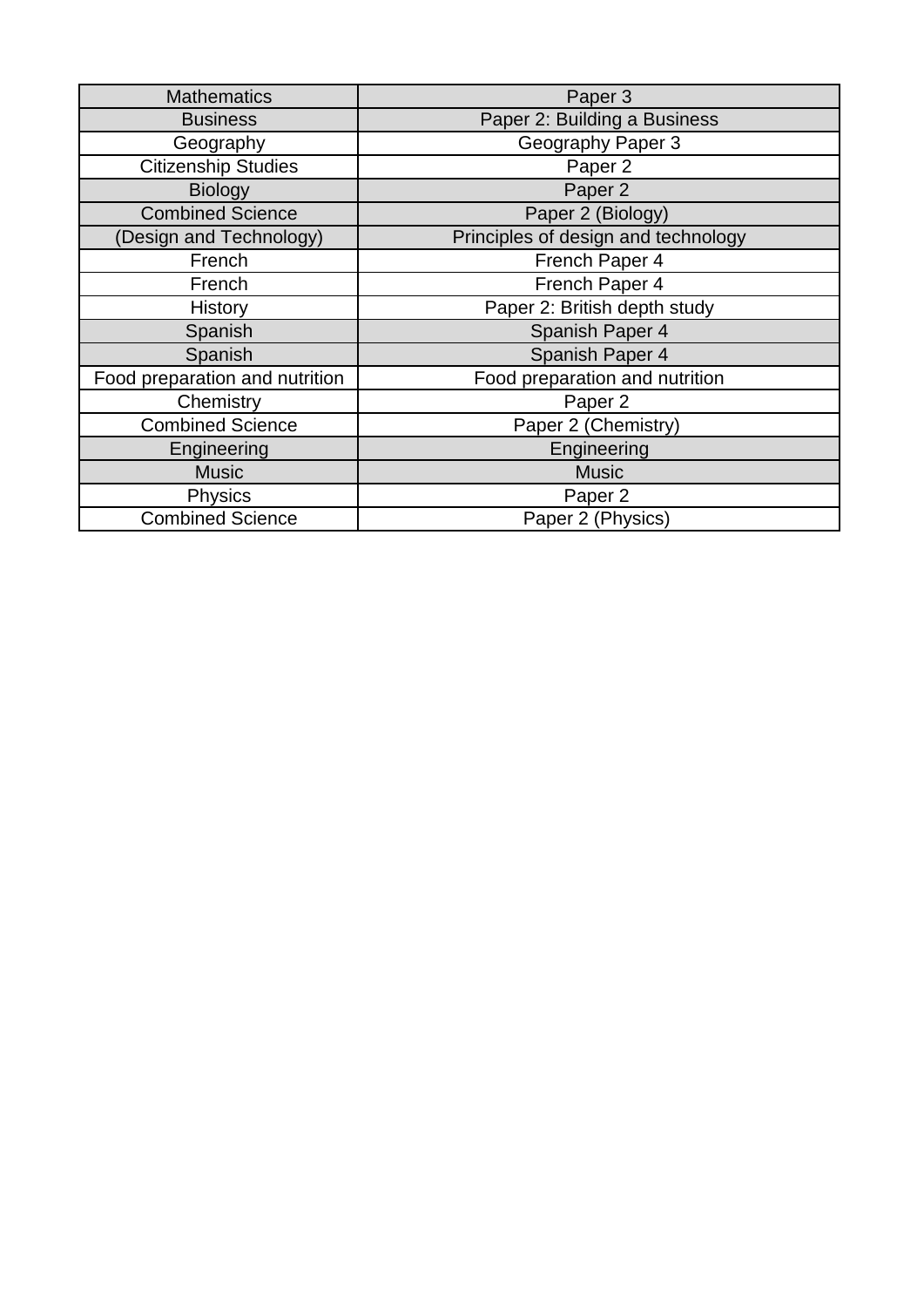| <b>Exam Time</b> | <b>Exam Duration</b> |
|------------------|----------------------|
| <b>TBC</b>       |                      |
| <b>TBC</b>       |                      |
| TBC              |                      |
| TBC              |                      |
| TBC              |                      |
| <b>Exam Time</b> | <b>Exam Duration</b> |
| 09:00            | 2h                   |
| 09:00            | 1h 45m               |
| 13:30            | 1h 30m               |
| 09:00            | 1h 45m               |
| 09:00            | 1h 10m               |
| 09:00            | 1h 45m               |
| 09:00            | 1h 15m               |
| 13:30            | 1h 30m               |
| 13:30            | 1h 30m               |
| 09:00            | 1h 30m               |
| 09:00            | 1h 30m               |
| 13:30            | 1h 45m               |
| 09:00            | 35m                  |
| 09:00            | 45m                  |
| 09:00            | 45m                  |
| 09:00            | 1 <sub>h</sub>       |
| 13:30            | 1h 15m               |
| 09:00            | 1h 30m               |
| 09:00            | 35m                  |
| 13:30            | 1h 45m               |
| 09:00            | 45m                  |
| 09:00            | 45m                  |
| 09:00            | 1 <sub>h</sub>       |
| 09:00            | 1h 30m               |
| 09:00            | 1h 45m               |
| 09:00            | 1h 10m               |
| 13:30            | 1h 30m               |
| 13:30            | 1h 15m               |
| 09:00            | 1h 30m               |
| 09:00            | 1h 45m               |
| 13:30            | 1h 45m               |
| 13:30            | 1h 10m               |
| 09:00            | 1h 20m               |
| 09:00            | 1h 45m               |
| 13:30            | 1h 15m               |